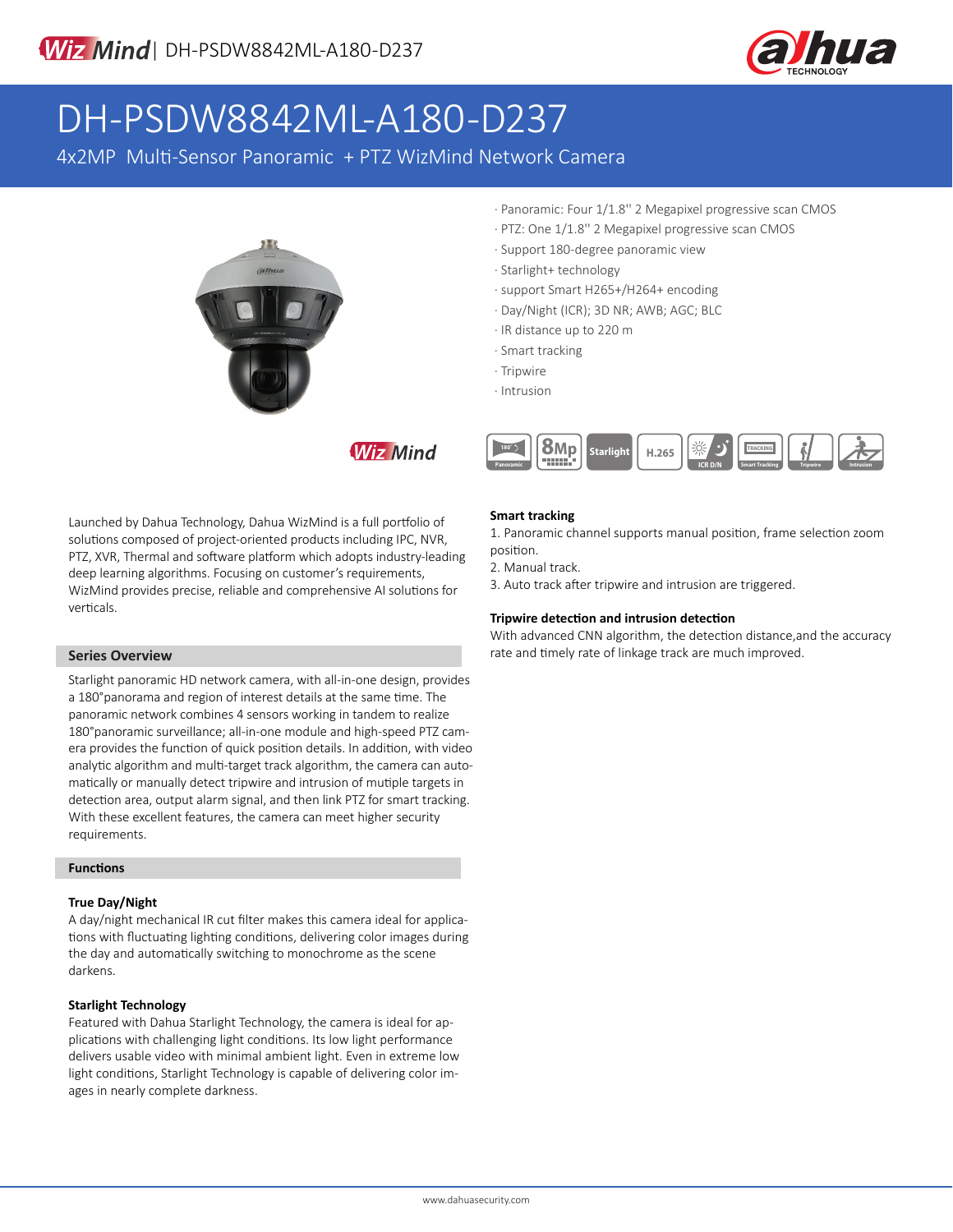## Wiz Mind | DH-PSDW8842ML-A180-D237

#### **Technical Specification** Camera Image Sensor Panoramic network camera: 1/1.8"CMOS<br>
Panoramic network camera: 1/1.8"CMOS PTZ camera: 1/1.8"CMOS Max. resolution Panoramic network camera: 4096×1800<br>
Panoramic network camera: 4000×1080 PTZ camera: 1920× 1080 Scanning System Progressive Electronic Shutter Speed Panoramic network camera: 1/3 s-1/100000 s, manual or auto adjust PTZ Camera: 1/1 s-1/300000 s, manual or auto adjust Min. Illumination Panoramic network camera: 0.001Lux(colour);0.0001Lux(black); PTZ camera: 0.001Lux(colour);0.0001Lux(black);0Lux(IR on) S/N Ratio Panoramic network camera:51db PTZ camera:51.5db IR Distance Panoramic network camera: — PTZ camera: ≥ 220 m (721.78t) (IR on) IR On/Off Control Auto/Manual IR LEDs Number Panoramic network camera: — PTZ camera: 7 Lens Lens Type Panoramic network camera:Fixed-focal<br>
Panoramic network camera:Fixed-focal PTZ camera:Motorized vari-focal Mount Type Panoramic network camera:M16 PTZ camera: Core interface Focal Length Panoramic network camera 2.8 mm<br>PEZ camera: E S2mm 2009mm 27v PTZ camera: 5.62mm~208mm, 37x optical zoom Max. Aperture Panoramic network camera: F1.6 PTZ camera: F1.4 Field of View Panoramic network camera:Horizontal: 180° Vertical: 80°~85° PTZ camera:Horizontal: Horizontal: 2.61°~59.61° Vertical: 1.48°~34.92° Diagonal: 3°~66.96° Iris Type Panoramic network camera: Fixed aperture PTZ camera: Auto Panoramic network camera: 0.2m(0.66ft)<br>Close Focus Distance<br>
Panoramic network camera: 0.2m(0.20ftx2.20ft) PTZ camera:0.1m~1m(0.33ft~3.28ft) DORI Distance Detect Observe Reconize Identify Panoramic network camera 29.0m (95.14ft) 11.6m (38.05ft) 5.8m (19.02ft) 2.9m (9.51ft) PTZ camera 1930.7m (6334.31ft) 772.27m (2533.69ft) 386.1m (1266.73) 193.1m (633.53ft)

## Smart Event

֠

| IVS.              | Intrusion, tripwire                                                                                                                                                                                                                             |
|-------------------|-------------------------------------------------------------------------------------------------------------------------------------------------------------------------------------------------------------------------------------------------|
| Video             |                                                                                                                                                                                                                                                 |
| Video Compression | H.265; H.264; H.264H; H.264B; MJPEG                                                                                                                                                                                                             |
| Smart Codec       | Smart $H.264+$<br>Smart H.265+                                                                                                                                                                                                                  |
| Video Frame Rate  | Panoramic network camera: Main<br>stream(4096×1800@1~30fps),Sub<br>Stream(1024×452@1~30fps),Third<br>Stream(1920×832@`~30fps)<br>PT7 camera:<br>Main stream(1920×1080@1~30fps),Sub<br>Stream(704×480@1~30fps),Third<br>Stream(1280×720@1~30fps) |

| Stream Capability                       | 3 Streams                                                                                                                                                                                                                                                                                           |
|-----------------------------------------|-----------------------------------------------------------------------------------------------------------------------------------------------------------------------------------------------------------------------------------------------------------------------------------------------------|
| Resolution                              | Panoramic network camera:<br>4096 × 1800; 4800 × 1920; 3840 × 1680; 3200 ×<br>1280; 2880 × 1264; 2048 × 900; 1920 × 832; 1600 ×<br>640; 1280 × 560; 1024 × 452<br>PTZ camera:<br>$1920 \times 1080$ ; $1280 \times 960$ ; $1280 \times 720$ ; $704 \times 576$ ;<br>704 × 480; 352 × 288; 352 × 240 |
| <b>Bit Rate Control</b>                 | Panoramic network camera: CBR/VBR<br>PTZ camera:CBR/VBR                                                                                                                                                                                                                                             |
| Video Bit Rate                          | Panoramic network camera:<br>H.264:112kbps ~25599Kb/S<br>H.265:44kbps ~15494Kb/S<br>PTZ camera:<br>H.264:24kbps ~10752Kb/S<br>H.265:9kbps ~6400Kb/S                                                                                                                                                 |
| Day/Night                               | Auto (ICR)/Color/B/W                                                                                                                                                                                                                                                                                |
| BI C                                    | Yes                                                                                                                                                                                                                                                                                                 |
| HLC                                     | Yes                                                                                                                                                                                                                                                                                                 |
| <b>WDR</b>                              | Panoramic network camera:DWDR<br>PTZ camera: WDR (120 dB)                                                                                                                                                                                                                                           |
| White Balance                           | Panoramic network camera: Auto/Natural/street<br>lamp/outdoor/manual/regional Custom<br>PTZ camera: Auto/indoor/outdoor/tracking/<br>manual/sodium lamp/natural/street lamp                                                                                                                         |
| Gain Control                            | Auto/Manual                                                                                                                                                                                                                                                                                         |
| Noise Reduction                         | 3D <sub>NR</sub>                                                                                                                                                                                                                                                                                    |
| <b>Motion Detection</b>                 | Disable/Enable                                                                                                                                                                                                                                                                                      |
| Region of Interest (RoI)                | Yes (4 areas)                                                                                                                                                                                                                                                                                       |
| Electronic Image<br>stabilization (EIS) | Panoramic network camera: -<br>PTZ camera: Yes                                                                                                                                                                                                                                                      |
| Smart IR                                | Panoramic network camera: —<br>PTZ camera: Yes (Adjusted by user.)                                                                                                                                                                                                                                  |
| Defog                                   | Panoramic network camera: -<br>PT7 camera: Yes                                                                                                                                                                                                                                                      |
| Image Rotation                          | 0°/180°(PTZ camera)                                                                                                                                                                                                                                                                                 |
| Privacy masking                         | 4 areas(Panoramic network camera);24 areas(PTZ<br>camera)                                                                                                                                                                                                                                           |
| Audio                                   |                                                                                                                                                                                                                                                                                                     |
| Audio Compression                       | G.711Mu;G.711A;G.726                                                                                                                                                                                                                                                                                |
| Network                                 |                                                                                                                                                                                                                                                                                                     |
| Network                                 | RJ-45 (10/100/1000 Base-T)                                                                                                                                                                                                                                                                          |
| Protocol                                | IPv4;IPv6;HTTP;HTTPS;TCP; UDP;ARP;RTP;<br>RTSP;RTCP; RTMP;SMTP;FTP;SFTP;DHCP;DNS;DDNS;<br>QoS;UPnP;NTP;Multicast;ICMP;IGMP;NFS;SAMBA;P<br>PPoE;802.1x;SNMP                                                                                                                                          |
| Interoperability                        | ONVIF (Profile S/Profile G); CGI; Milestone; Genetec                                                                                                                                                                                                                                                |
| User/Host                               | 20 (Total bandwidth: 1000 M)                                                                                                                                                                                                                                                                        |
| Edge Storage                            | FTP;SFTP; Micro SD card (support max. 256 G);<br>Dahua Cloud; NAS                                                                                                                                                                                                                                   |
| Browser                                 | Chrome 42<br>Firefox 52<br>IE7;IE8;IE9;IE11                                                                                                                                                                                                                                                         |
| Management Software                     | EVS5XX,EVS7XX,NVR5X-I,NVR4X-4KS2 ,M70,IVSS7X<br>,DSS Pro&DSS express                                                                                                                                                                                                                                |